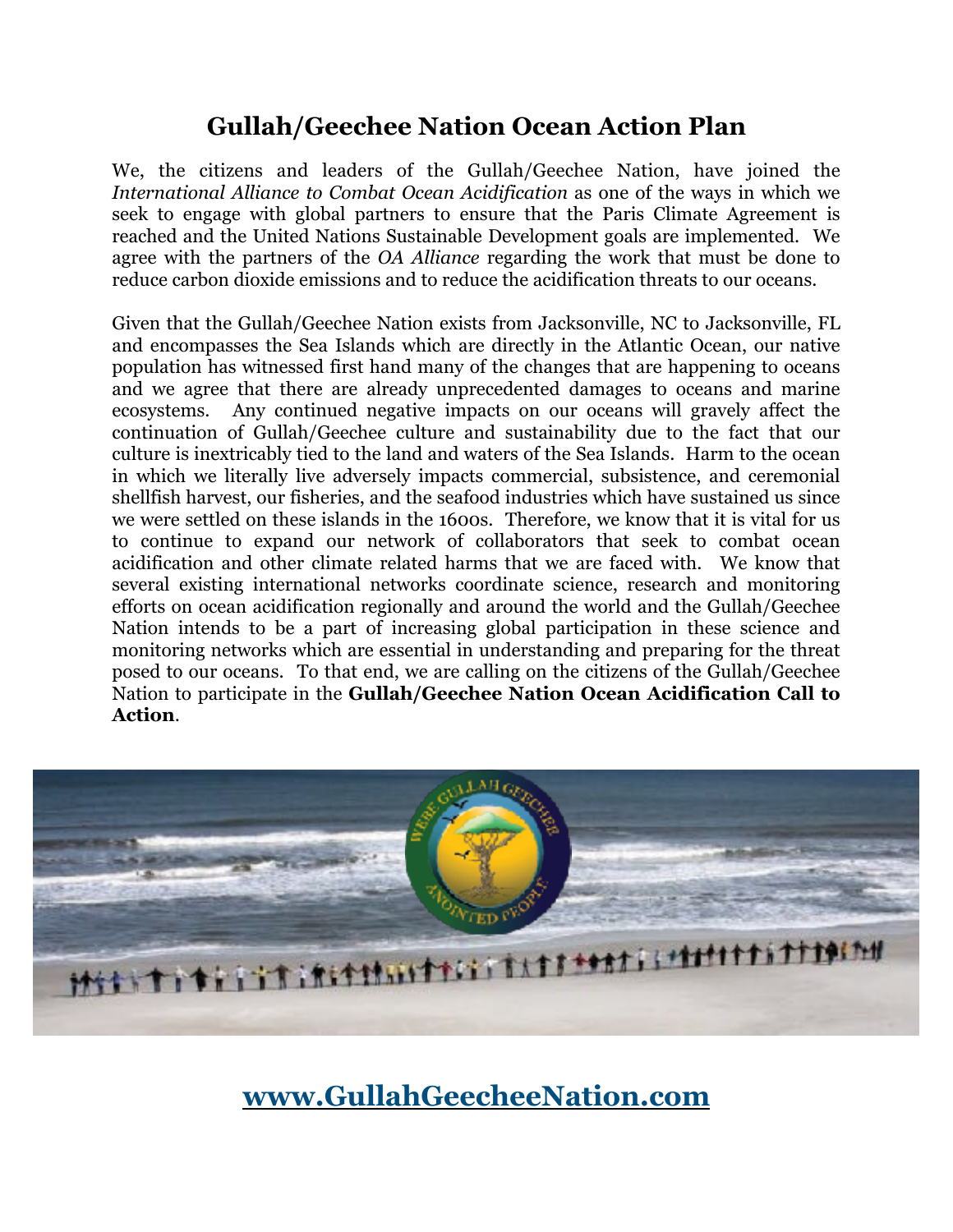#### **Gullah/Geechee Nation Ocean Action Plan Guiding Principles**

**The Mission of the Gullah/Geechee Nation is "to preserve, protect, and promote our history, heritage, cultural, language, and homeland and to institute and demand official recognition of the governance rights necessary to accomplish our mission to take care of our community through collective efforts which will provide a healthy environment, care for the well beings of each person, and economic empowerment."** In order to act in accordance with our mission which is part of the opening of the **Gullah/Geechee Nation Declaration,** we are furthering our global partnerships to protect our oceans. Our work in regard to ocean action will be guided by these principles:

- **Gullah/Geechee actions should provide benefits for ecosystem and human communities alike and balance both human and ecological well being.**
- **Actions should align with existing goals to preserve Gullah/Geechee history, heritage, culture, lands, and language.**
- **As stated in the Goals of the Gullah/Geechee Nation Declaration: "We will preserve, maintain, and reclaim ALL elements of our homeland which will FOREVER be our base of existence as we carry out these goals." To that end, we are taking action to protect the ocean which is a major part of our homeland.**

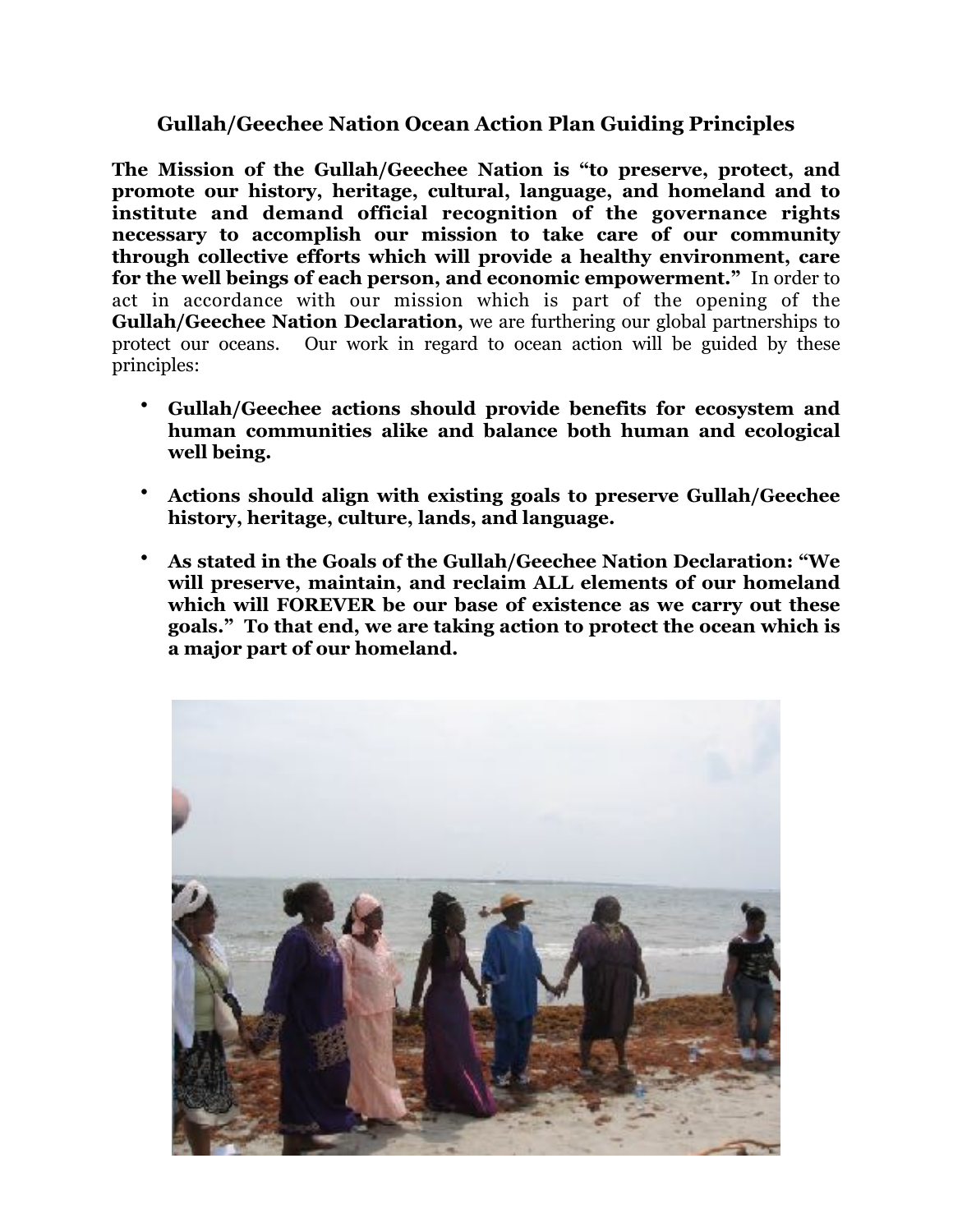- **● Actions should promote and integrate a shift to holistic and Earth Law-based management models (versus conventional models that have largely failed); models that recognize and respect the rights of the ocean and the rights of the Gullah/Geechee Nation, consider of the impacts of our actions on both current and future generations of systems and people, and maintain healthy and thriving ocean ecosystems. Considering the ocean as a being in its own right will help us to rethink our reciprocal responsibilities and achieve a proper balance between humans and the ocean.**
- **● Actions must be grounded in values of interconnectedness between land and ocean, stewardship and respect for the ocean's well-being, rather than primarily from the context of the ocean's utility to humans.**
- **● As members of the Gullah/Geechee Nation, we each have a responsibility to contribute to the health and integrity of our homeland and the ocean. In order to do so we will represent the oceans interests in Actions under the plan.**
- **● As members of the Gullah/Geechee Nation we have a right to self-governance and the right to a healthy environment and sustainable climate and food systems; and natural ecosystems, and ocean, have inherent rights, including but not limited to: the right to integral health, sustainability, diversity, equilibrium, clean air and clean water.**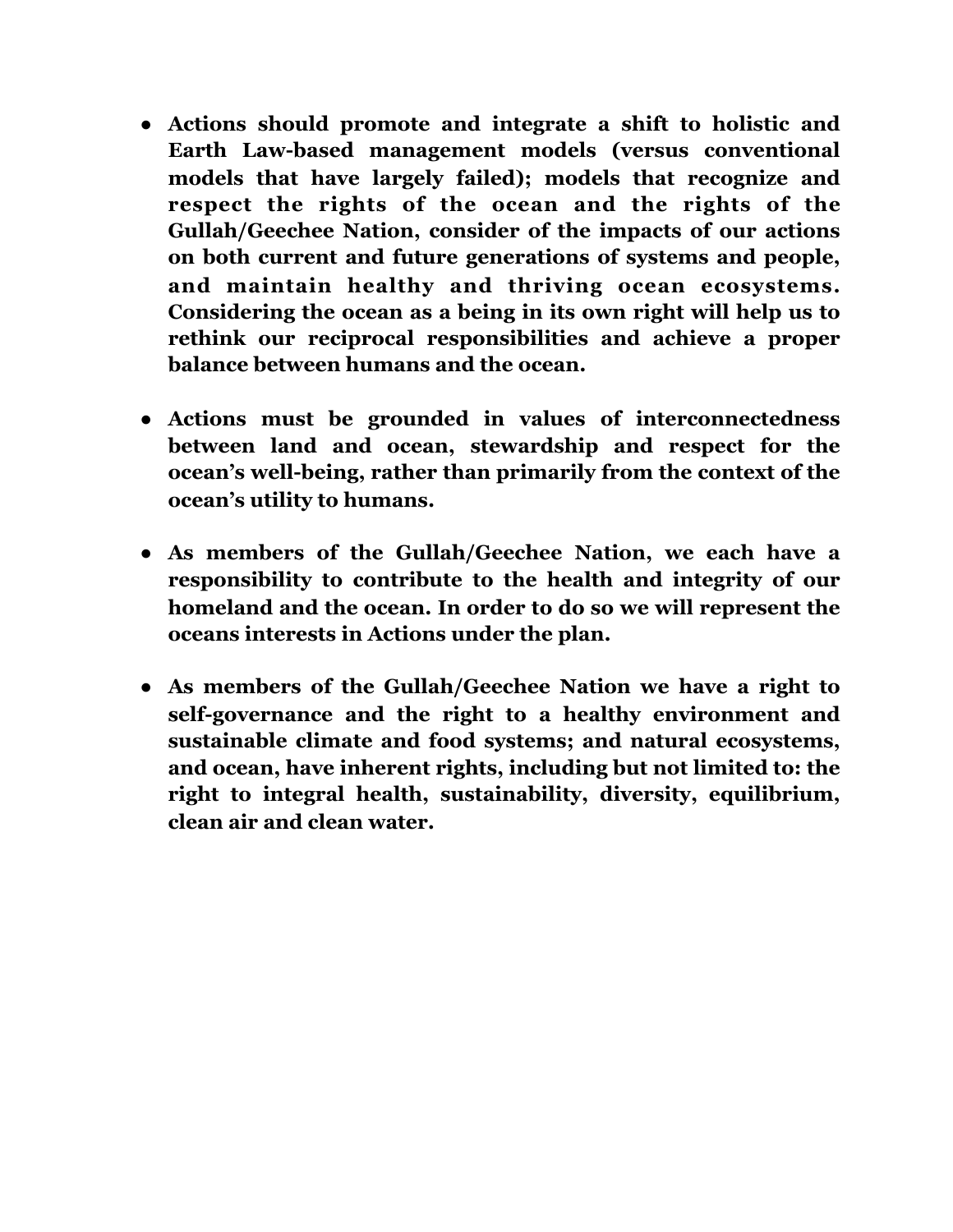## **Gullah/Geechee Ocean Action Plan Goals**

#### **Goal 1- Advance the scientific understanding of ocean acidification**

- Communicate Gullah/Geechee concerns over water quality and water chemistry to scientific research institutions such as local universities, government agencies, regional research labs, and science networks such as the *Southeast Ocean and Coastal Acidification Network.*\*
- Use materials from the *International Alliance to Combat Ocean Acidification* to further disseminate global scientific findings to the citizens, organizations, and institutions in the Gullah/Geechee Nation.\*
- Participate in local water quality monitoring efforts via efforts coordinated by the *Gullah/Geechee Sustainability Think Tank.*\*
- Communicate to local water resource managers and scientists the need for biological monitoring and research of acidification impacts on organisms that are culturally and ecologically important to the Gullah/Geechee Nation. (see goal 4)
- Communicate to law makers at all levels the need to prioritize science in decision making regarding marine ecosystems.\*

### **Goal 2- Reduce the causes of acidification**

- Reduce carbon footprint of Gullah/Geechee seafood consumption by continuing to work with the *Gullah/Geechee Fishing Association*, the *Gullah/Geechee Sea Island Coalition*, and the *Gullah/Geechee Sustainability Think Tank* to promote consuming local, sustainably harvested seafood instead of imported seafood.\*
- Advocate for climate jobs including those in the clean energy sector.\*
- Advocate for and develop new legal perspectives and policy frameworks around Rights of Nature as defined by Earth Law, that develop new standards for sustainability under environmental law particular to the root causes of ocean acidification.

#### **Goal 3- Protect the environment and coastal communities from the impacts of a changing ocean**

- Build partnerships with government agencies, academics, industries and NGOs to create solutions to acidification and other ocean-climate changes to monitor water chemistry and water quality.\*
- Undertake a public information campaign in order to build capacity in reducing water pollutants including single use plastics and chemicals contributing to runoff pollution that are used by households, businesses and organizations in our region.\*
- Support living shorelines to protect the Gullah/Geechee Nation's coasts from local instances of coastal acidification, nutrient pollution, coastal erosion, storm surge impacts, and hurricanes e.g.
	- o Promote and continue seagrass conservation and restoration.\*
	- o Promote and continue oyster reef conservation and restoration; continue participating in shell recycling programs.\*